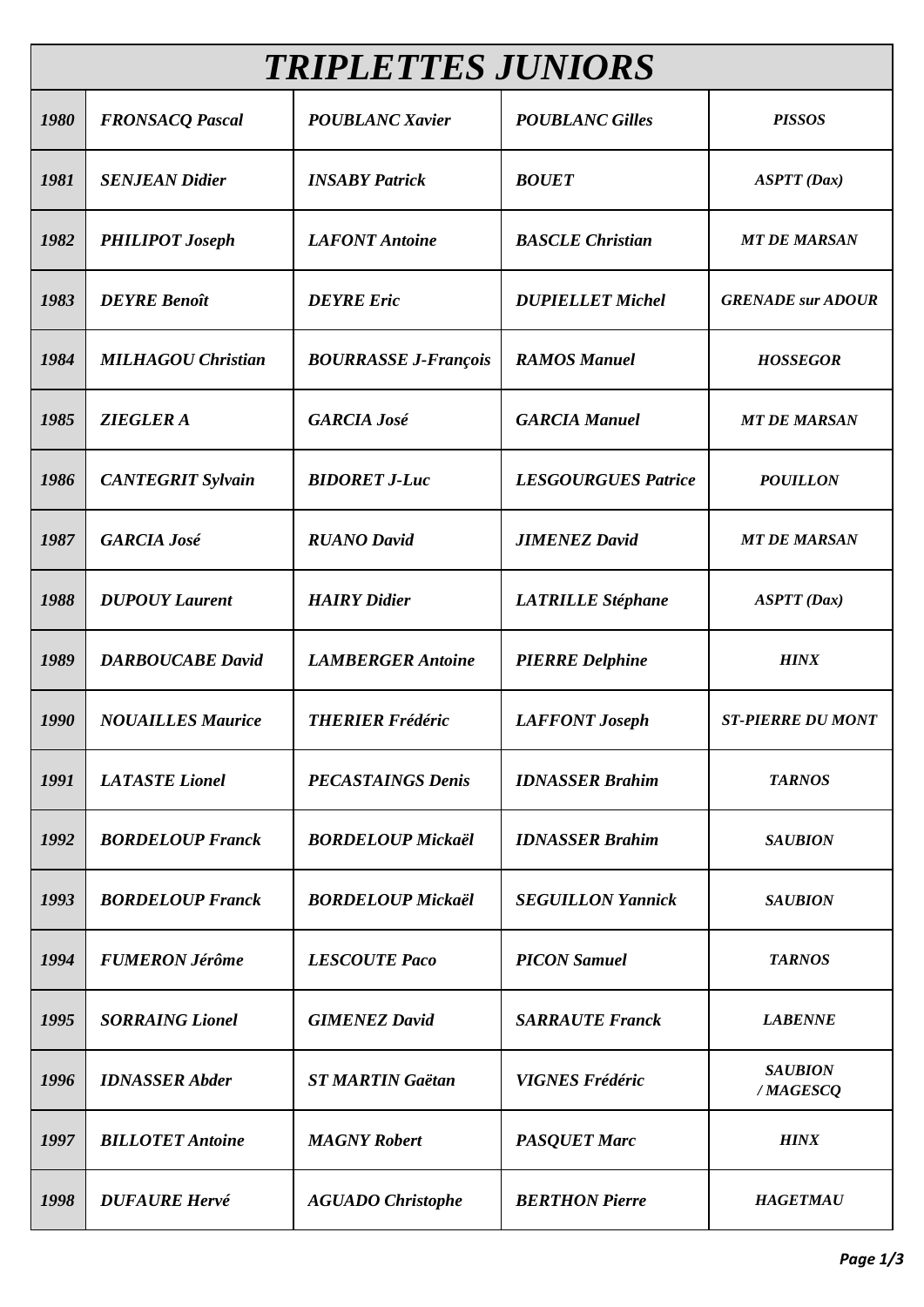| <b>TRIPLETTES JUNIORS</b> |                           |                           |                           |                                                      |  |  |  |
|---------------------------|---------------------------|---------------------------|---------------------------|------------------------------------------------------|--|--|--|
| 1999                      | <b>LAFFONT Marcel</b>     | <b>PHILIPOT Freddy</b>    | <b>BRUN Pierre</b>        | <b>TARNOS/HINX</b>                                   |  |  |  |
| 2000                      | <b>LAMBERT Jérémy</b>     | <b>HONDELATTE Julien</b>  | <b>VIGNES</b> Cyrille     | <b>HERM</b><br>/SAUBION                              |  |  |  |
| 2001                      | <b>LAMBERT Jérémy</b>     | <b>MONTORY Jérôme</b>     | <b>CORAN Jérôme</b>       | <b>HERM</b><br>/ BAS MIMIZAN<br>/ROQUEFORT           |  |  |  |
| 2002                      | <b>CLUZEL William</b>     | <b>CLUZEL Yoann</b>       | <b>PASQUET David</b>      | <b>ST-SEVER PERE</b><br>/ST-MAURICE                  |  |  |  |
| 2003                      | <b>COLRAS Robert</b>      | <b>COLRAS Mickaël</b>     | <b>ANSELLEM Thomas</b>    | ASTT(Dax)                                            |  |  |  |
| 2004                      | <b>LAPEBIE Jérémy</b>     | <b>RICHARD Ramuntcho</b>  | <b>LAMBERGER Josélito</b> | ASTT(Dax)<br>/ LA TORTE (Dax)                        |  |  |  |
| 2005                      | <b>LORMAND Christophe</b> | <b>LUPE Vincent</b>       | <b>DOREL Audrey</b>       | <b>SAUBION / HERM</b>                                |  |  |  |
| 2006                      | <b>BOUSCARY Vincent</b>   | <b>SENJEAN Romain</b>     | <b>DAGUERRE Sébastien</b> | <b>SAUBION / HERM</b>                                |  |  |  |
| 2007                      | <b>BOUSCARY Vincent</b>   | <b>MENDEZ Rémy</b>        | <b>CAZAUX Florent</b>     | <b>HERM / TYROSSE</b><br>/ BAS MIMIZAN               |  |  |  |
| 2008                      | <b>CHAMPAGNE Fabien</b>   | <b>SOLANILA Cécilia</b>   | <b>DUBROCA</b> Cyril      | <b>HAGETMAU</b><br>/ ST SEVER SASS                   |  |  |  |
| 2009                      | <b>PHILIPOT Sony</b>      | <b>LAFONT</b> Jordy       | <b>LAFONT Bryan</b>       | <b>MANOUCHES GADGE</b>                               |  |  |  |
| 2010                      | <b>TOCA</b> Ismaël        | <b>LAFONT</b> Jordy       | <b>LAFONT Bryan</b>       | <b>MANOUCHES GADGE</b>                               |  |  |  |
| 2011                      | <b>SABOY Alexis</b>       | <b>DIOGO</b> Tommi        | <b>PHILIPOT T</b>         | <b>BAS MIMIZAN/</b><br><b>MANOUCHES GADGE</b>        |  |  |  |
| 2012                      | <b>JOUARET</b> Guillaume  | <b>SWIERZYNSKI Tangui</b> | <b>SABOY Alexis</b>       | <b>BAS MIMIZAN</b>                                   |  |  |  |
| 2013                      | <b>ANDRES Benjamin</b>    | <b>LOYER Alex</b>         | <b>HUBERT Kévin</b>       | <b>SANGUINET</b><br>/ BISCARROSSE<br>/AUREILHAN      |  |  |  |
| 2014                      | <b>PHILIPOT Téjy</b>      | <b>ERIZABAL Melvin</b>    | <b>LAFFONT Jackson</b>    | <b>MANOUCHES GADGE</b><br>/ANGRESSE                  |  |  |  |
| 2015                      | <b>SEVERAN Manu</b>       | <b>BARAT</b> Quentin      | <b>MAGNY Baldwin</b>      | <b>DUHORT BACHEN</b><br>/MONTGAILLARD                |  |  |  |
| 2016                      | <b>DA FONTE Lucas</b>     | <b>CHIBRAC Alexandre</b>  | <b>ZIGLER Nelson</b>      | <b>St JULIEN EN BORN /</b><br><b>MANOUCHES GADGE</b> |  |  |  |
| 2017                      | <b>LAMBERGER Donovan</b>  | <b>LAFONT</b> Stevy       | <b>BRUN</b> Joselito      | <b>HOSSEGOR</b><br>/MONTGAILLARD                     |  |  |  |